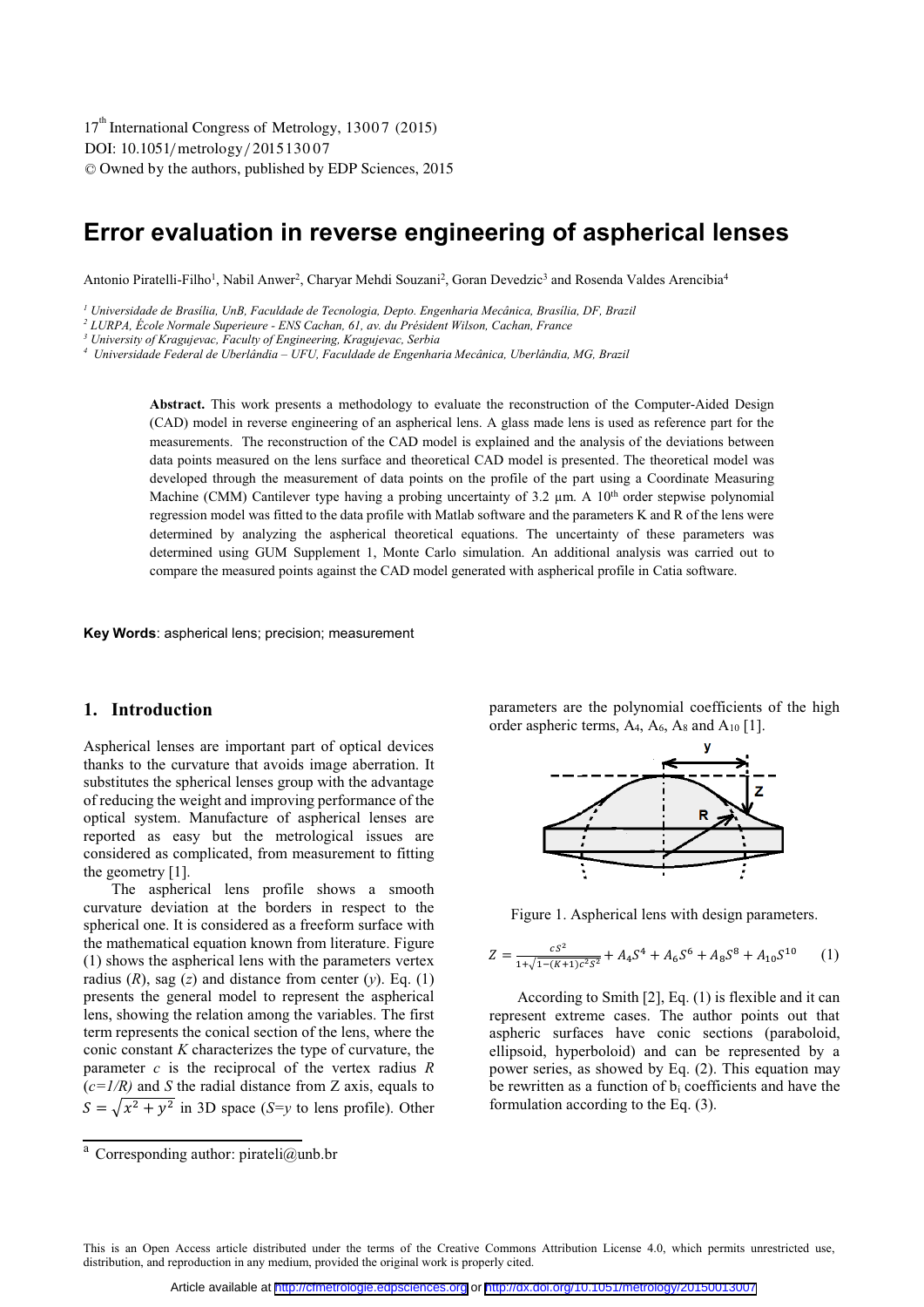$$
Z = \frac{s^2}{2R} + \frac{1.(K+1).S^4}{2^2.2!R^3} + \frac{1.3.(K+1)^2.S^6}{2^3.3!R^5} + \frac{1.3.5.(K+1)^3.S^8}{2^4.4!R^7} + \frac{1.3.5.7(K+1)^4.S^{10}}{2^5.5!R^9} + \frac{1.3.5.7.9.(K+1)^5.S^{12}}{2^6.6!R^{11}} + \cdots (2)
$$

$$
Z = b_1 S^2 + b_2 S^4 + b_3 S^6 + b_4 S^8 + b_5 S^{10} + \cdots
$$
 (3)

The equation of aspheric profile is used to build the Computer-Aided Design (CAD) model, required to conduct simulation of optical devices using Computer-Aided Engineering (CAE) tools. The path followed by light can be simulated and the performance checked. Optical surfaces are demanded in two classes, precision and ophthalmic optics. The difference is associated to the accuracy and tolerances of the lens contour. The tolerance of vertical sag (z) for ophthalmic applications is  $\pm$  8 µm, while for surface profile is  $\pm$  4 µm, to a lens having 70 mm in diameter and 60 mm radius. Other specifications are presented in literature in function of the application (mechanical, electronics or optical) and manufacturing processes [3].

The CAD model is the basis of the Computer-Aided Manufacturing (CAM) processing. The fabrication of aspherical lens can be performed by matrix stamping of polymers using glass molds milled by CAM techniques. The molds are produced by fine grinding in CNC machines and polishing operation. The aspherical lenses can still be made in glass by CNC lathe machining with single crystal diamond tools [3]. Brecher et al. (2004) presented a study of aspherical molds machined by using a Non-Uniform Rational B-Splines data interface and concluded that the tool paths were determined with increased flexibility and precision [4].

In search of precision, processing by high temperature compression molding was used to manufacture aspherical micro-lenses in optical glasses [5]. Knowledge of the error sources is a key issue to error compensation and an investigation of the geometric and dynamic machining errors in manufacturing of aspherical surfaces by diamond turning was performed. Error sources as turning parameters (geometry, scale, angular, straightness), machine geometry errors (scale, straightness, angular and squareness) and tool parameters (centering, radius, edge and waviness) were studied [6].

Computational tools are used in the early steps of the optical project to develop the aspherical lens CAD model. Starting from the lens mathematical model, the profile and the surface are designed on computer screen. An alternative for medium and large scale optical components is the acquisition of data from a prototype geometry by measurement, followed by fitting the lens mathematical model to apply reverse engineering techniques. The measurement of aspherical lens has been investigated and a small scale measuring instrument was developed to evaluate micro-aspheric lenses having 1 mm in diameter with form accuracy smaller than 100 nm [7].

The research on fitting methods are under way and the literature point directions to be followed. A comparative study was performed with data from a high

precision profilometer, comparing fitting algorithms applied to aspherical surface error characterization. These fitting algorithms were the registration and the orthogonal non-linear least squares [8]. A non-linear least squares based algorithm was used to fit aspheric surfaces in 3D space. The authors estimated the parameters of the design equation and discussed the application of the fitting method to measured surfaces [9]. A minimax fitting algorithm was applied to evaluate an ultra-precision aspheric surface and compared with the least squares algorithm [10]. Recently, three fitting algorithms were investigated to evaluate aspherical surfaces form large-volume datasets. The methods of Limited memory-Broyden-Fletcher-Goldfarb-Shanno (L-BFGS), Levenberg-Marquardt (LM) and Iterative Closest Point (ICP) variant were applied and their speed of convergence and robustness was compared [11].

Selection of the measurement instrument and fitting algorithm are determinant of the uncertainty in designed lens. This work presents a methodology to carry out reconstruction of CAD model in reverse engineering of an aspherical lens. A physical lens prototype was used as reference part to take the measurements. The reconstruction of the CAD model is explained and the analysis of the deviations between lens surface data points and theoretical CAD model is presented. The uncertainty of the aspherical model parameters was determined by Monte Carlo simulation following the GUM Supplement 1 recommendations [12].

### **2. Case study**

A reference aspherical lens manufactured in glass and having a diameter 88 mm at the basis circle was used to carry out the reconstruction of the CAD model. Fig. (2) presents this part, with a dotted line designed over the surface. This line was considered to acquire the profile by measuring data points with a Coordinate Measuring Machine (CMM) Cantilever type, manufactured by Mitutoyo and having a probing error of 3.2  $\mu$ m (uncertainty of point determination), stated by its calibration certificate.



Figure 2. Aspherical lens prototype.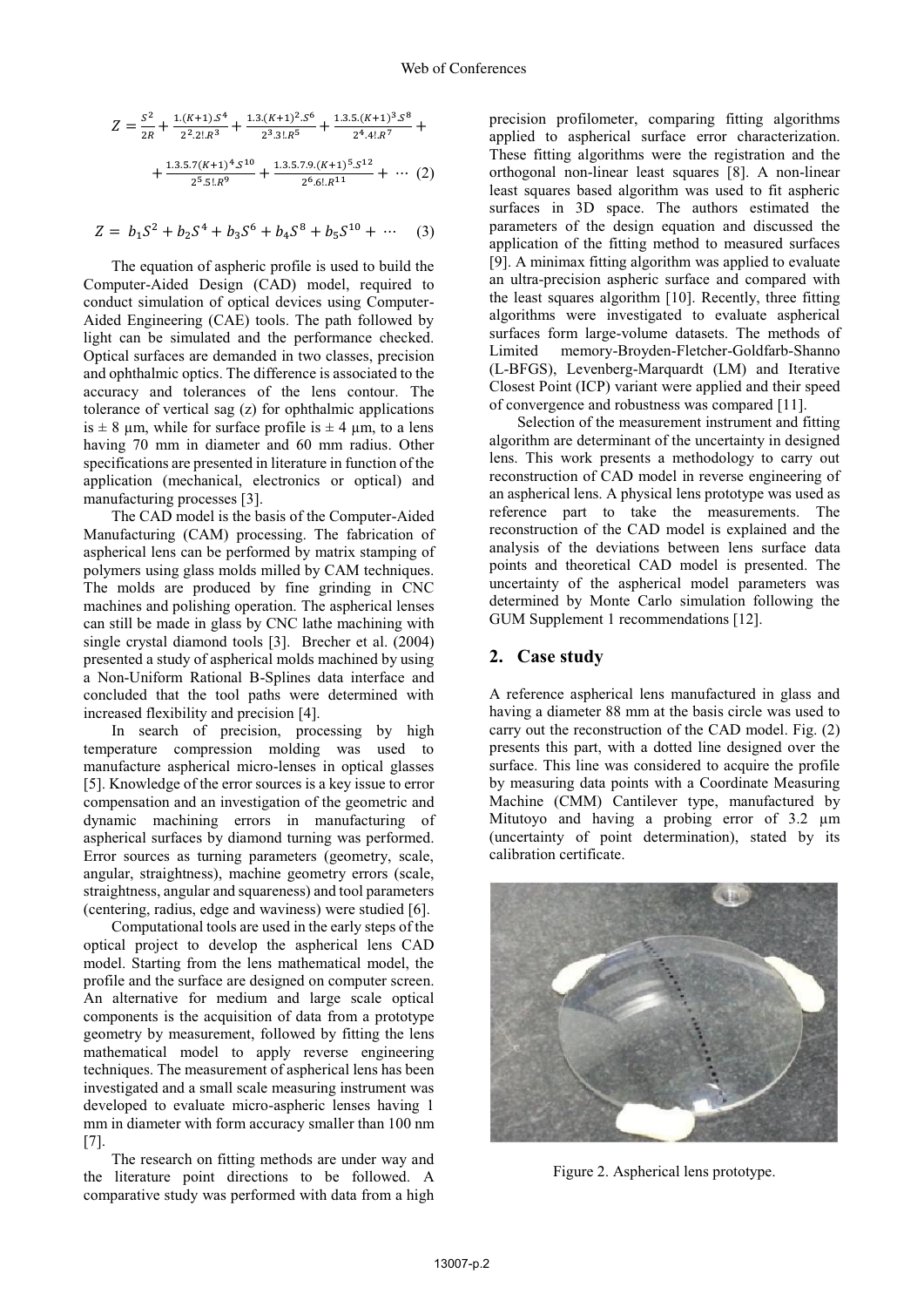The measurement strategy is described as follows: i) measurement of the contour circle of the lens taking 30 points after aligning with the machine basis, to determine the circle center; the process was repeated with 5 new measurements of this circle, taking 3 points each time and determining the center to compare with the first measurement. ii) extraction of the orthogonal axis (Z) from the center of the circle, with the CMM software. iii) determination of the top surface point of the lens by moving the CMM probe, locked at the x and y axes as determined by the lens circle center. iv) measurement of the lens top surface with the probe to determine the top point, changing the origin of the coordinate system to this point. This strategy is presented in Fig. (3).



Figure 3. Adopted strategy to determine the center on lens top surface.

The data points were fitted to a curve using an algorithm built in MatLab software. Based on the power series of Eq. (3), a stepwise polynomial equation of  $10<sup>th</sup>$ order was fitted by least squares algorithm and the coefficients were determined. Hypothesis Student t test was applied to verify which polynomial coefficient was statistically significant and enter in the model at each step. The suitability of the fitted model was verified by applying the F test over the regression and carrying out a residual analysis, together with the determination parameter  $R^2$  [13].

The lens aspherical parameters *K* and *R* were determined with the statistically significant coefficients, in association with Eq. (3). The uncertainty of these parameters was simulated by GUM Supplement 1, Monte Carlo simulation, with  $M=10<sup>5</sup>$  iterations, based on the probing the error of the CMM. The probing error was considered as the limits to simulate variability in *z* coordinates, whereas the *x* coordinate was changed in a controlled way and the *y* coordinate held constant (locked). The variability produced changes and uncertainty in  $b_i$  coefficients that propagated to the aspherical constants of the lens.

The three-dimensional (3D) CAD model of the surface was developed with Catia software. The model was built by inserting the lens equation with determined parameters K and R to initially fit a 2D line and thus

extrude in 3D space to obtain the surface. An analysis of the CAD model was carried out by measuring the lens prototype and taking a cloud of points to compare. It was used the same Cantilever CMM. The cloud of points were compared with the CAD model and the deviations were determined and saved as txt data files. Alignement was accomplished by using the lens external circle of CAD model.

## **3. Results and discussion**

A group of 51 points obtained of the aspherical profile was determined with the CMM and the coordinates x, y and z were saved in a file txt format. The coordinates of x and z-axis are used to fit the regression model, since the y coordinates were fixed (locked y-axis). Despite of this, y presented a small variation and was considered to determine the s parameter in the model, as squared root of x squared plus y squared. The results were fitted using the stepwise polynomial regression method with the algorithm developed in MatLab, showed in Table 1. The terms were consecutively introduced in the model, as  $x^2$ ,  $x<sup>4</sup>$ ,  $x<sup>6</sup>$ ,  $x<sup>8</sup>$  and  $x<sup>10</sup>$ , followed by an evaluation of the regression fitness. This evaluation was done by t tests of the coefficients and by F Snedecor test over regression. Since the term in significant, a new one is introduced and the regression is evaluated again, This process was accomplished until no other term can enter the model.

Table 2 presents the results with the regression coefficients and p-value of t-Student test for the coefficients, after finishing the iteration in stepwise regression. As observed, the coefficients  $b_1$ ,  $b_2$  and  $b_3$ were significant at the p-significance level showed, greater than 0.01 or 99% probability. Thus, the terms of  $2<sup>nd</sup>$ , 4<sup>th</sup> and 6<sup>th</sup> order in equations (2) and (3) can explain the variability of the data obtained. Besides, the determination coefficient  $\mathbb{R}^2$  was equals 1 and the ANOVA results presented in Table 3 showed that the regression is significant at 99% probability  $(F_{5,10}(99\%)$ = 5.64). The residual probability plot is showed in Fig.(4) and the hypothesis of normal distribution of the residuals can not be rejected.

Table 1. Algorithm developed for stepwise polynomial regression fitting and analysis.

| % REGRESSION - aspherical profile                                                   |
|-------------------------------------------------------------------------------------|
| clc; clear; close all;                                                              |
| $\%$ Data points measured, from file or type A=[x y z] ----------                   |
| % Input data matrix A with columns x, y and z from points --                        |
| $x=A(:,1); y=A(:,2); z=A(:,3); zmed = mean(z); n = size(z);$                        |
| $s = sqrt(x.^2+y.^2)$ ;                                                             |
| % STEPWISE POLYNOMIAL regression, b0 b1 b2 b3 b4 ------                             |
| % Model z=b1.x^2+b2.x^4+b3.x^6+b4.x^8+b5.x^10 --------                              |
| fprintf('STEPWISE regression, parameters b1 b2 b3 b4 b5');                          |
| $xx=[x.^2 x.^4 x.^6 x.^8 x.^10];$                                                   |
| $[be, SE, pval, \text{imodel}, \text{stats}, \text{nextstep}] = stepwisefit(xx, z)$ |
| <i><b>% operation of the Sylven</b></i> analysis for fitted regression              |
| m=size(behat);xxhat=[x.^2 x.^4 x.^6];                                               |
| behat= $[be(1); be(2); be(3)]$ ; zest=xxhat*behat;                                  |
| $R2mltp=1-(sum(resid.^2))/(sum(z-mean(z.^2))$                                       |
|                                                                                     |
| glreg= $m(1)-1$ ;                                                                   |
| $SQreg=behat'*xxhat'*z-n(1)*zmed^2;$                                                |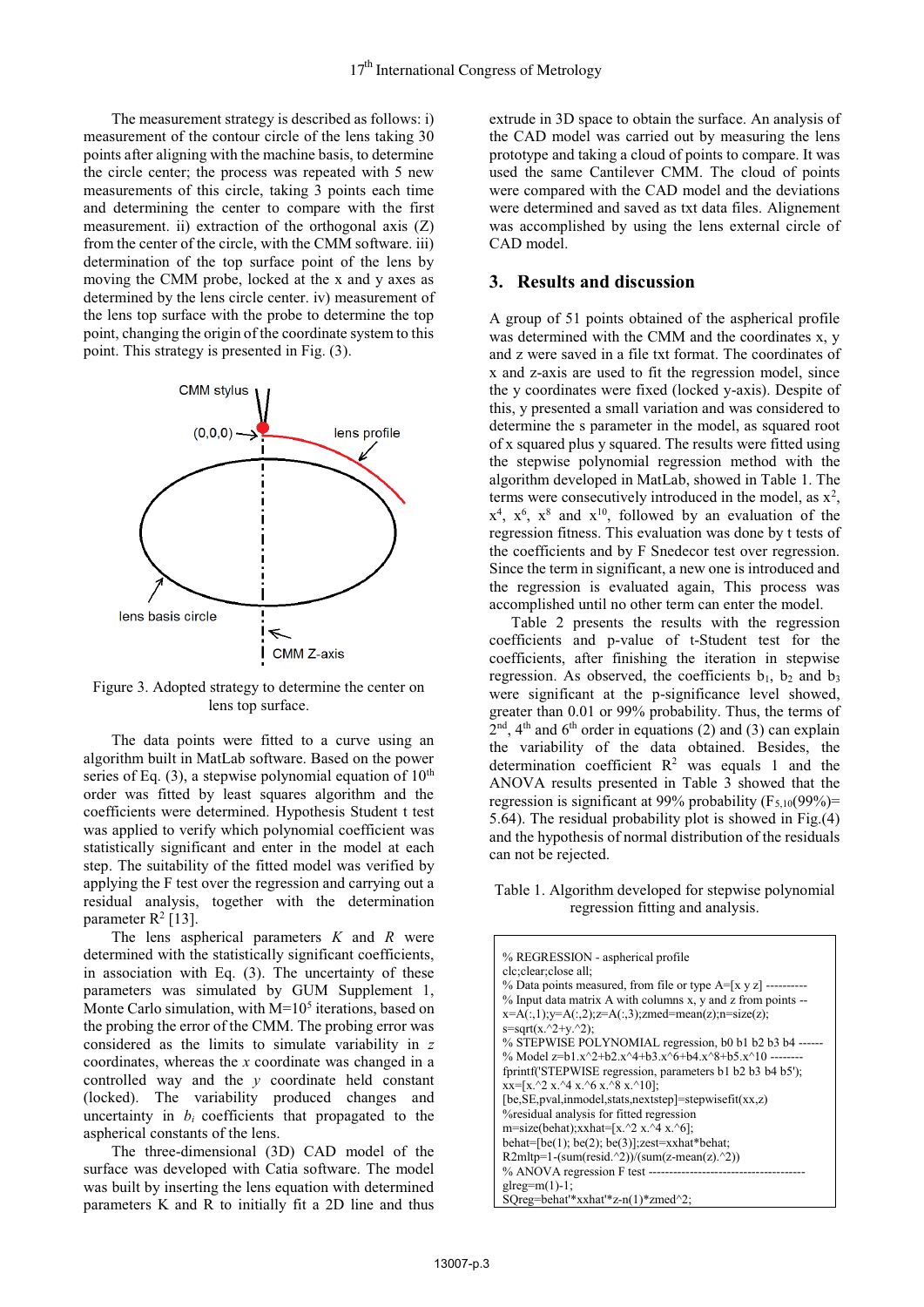| $OMreg=SOreg/glreg;$                                        |
|-------------------------------------------------------------|
| $glt=n(1)-1$ ; $SQT=z^*z-n(1)*zmed^2$ ; $glres=glt-glreg$ ; |
| SQres=SQT-SQreg;QMres=SQres/glres;                          |
| Fc=OMreg/OMres                                              |
| % RESIDUAL analysis -                                       |
| normplot(resid)                                             |
| $%$ END                                                     |
|                                                             |

Table 2. Stepwise polynomial regression results, with parameters and respective p-values. (\*significant)

|         | $(*)$<br>bı ( | $b_2(*)$     | $b_3(*)$     | b,                   | b٢            |
|---------|---------------|--------------|--------------|----------------------|---------------|
| values  | 0.0048138     | $1x10^{-7}$  | $8x10^{-12}$ | $-9x10$ <sup>-</sup> | $-2x10^{-19}$ |
|         |               |              |              | 16                   |               |
| p-value | $5x10^{-125}$ | $4x10^{-41}$ | $3x10^{-13}$ | 0.58                 | 0.62          |

Table 3. ANOVA results of the regression fitting.

| SV         | SS       | DF | MS       |                   |
|------------|----------|----|----------|-------------------|
| Regression | 434.2284 |    | 217.1142 | $3.4 \times 10^4$ |
| Residual   | 0.3006   | 47 | 0.0064   |                   |
| Total      | 434.5289 | 49 |          |                   |



Figure 4. Residual analysis of polynomial regression.

The lens parameters R and K were determined by using the equations  $(2)$  and  $(3)$ , using the stepwise polynomial regression coefficients  $b_1$  and  $b_2$ . The results are showed by equations (4) and (5). These lens parameters were used to generate the aspherical profile as showed in Fig. (5).

$$
R = 0.5/b_1 = 103.868 \, mm \tag{4}
$$

$$
K = 8. b_2. R^3 - 1 = -0.081
$$
 (5)



Figure 5. Aspherical profile generated by stepwise polynomial regression with data points.

The uncertainty in parameters R and K determined by polynomial regression was carried out by Monte Carlo (MC) simulation with the algorithm developed and showed in Table 4. The number of iterations was  $10<sup>5</sup>$  and the values of standard and expanded (95%) uncertainties were determined and presented in Table 5. Repetition of the simulation procedure showed variability only in the third decimal digit of R and K means and the uncertainty at the first decimal digit.

#### Table 4. Algorithm to determine the uncertainty by Monte Carlo simulation.

| % UNCERTAINTY in k and R - Monte Carlo simulation |
|---------------------------------------------------|
| $\%$ Number of Monte Carlo iteration = Me         |
| fprintf('  CALCULATING ');                        |
| $Me=100000$ ;                                     |
| $u=0.0032;$ uh=u/6;                               |
| $xx=[x.^{2}x.^{4}x.^{6}x.^{8}x.^{10}];$           |
| for $i=1:Me$ ;                                    |
| $delta=randn(size(x));$                           |
| zeh=z+uh*delta;                                   |
| $[be]=stepwisefit(xx, zeh);$                      |
| $erre(i)=0.5/be(1);$                              |
| $k a(i)=(8 * b e(2) * error(i) \cdot 3) - 1;$     |
| end                                               |
| % RESULTS                                         |
| R med=mean(erre)                                  |
| $u$ R=std(erre)                                   |
| U95 R=1.96*u R                                    |
| k med=mean(ka)                                    |
| $u \; k = std(ka)$                                |
| U95 k=1.96*u k                                    |
| figure(1)                                         |
| hist(erre)                                        |
| figure(2)                                         |
| hist(ka)                                          |
| $%$ END                                           |
|                                                   |

Table 5. Results of MC simulation

| Parameter | Estimated | Stand.      | Expanded    | МC              |
|-----------|-----------|-------------|-------------|-----------------|
|           | (Mean)    | uncertainty | uncertainty | Trials          |
|           | 103.869   | 0.025       | 0.049       | 105             |
|           | $-0.078$  | 0.021       | 0.042       | 10 <sup>5</sup> |

The graphics of Fig. (6) and (7) presents the distribution of the simulated results of R and K, respectively. It is shown that the distribution of the values is close to the Normal probability distribution.